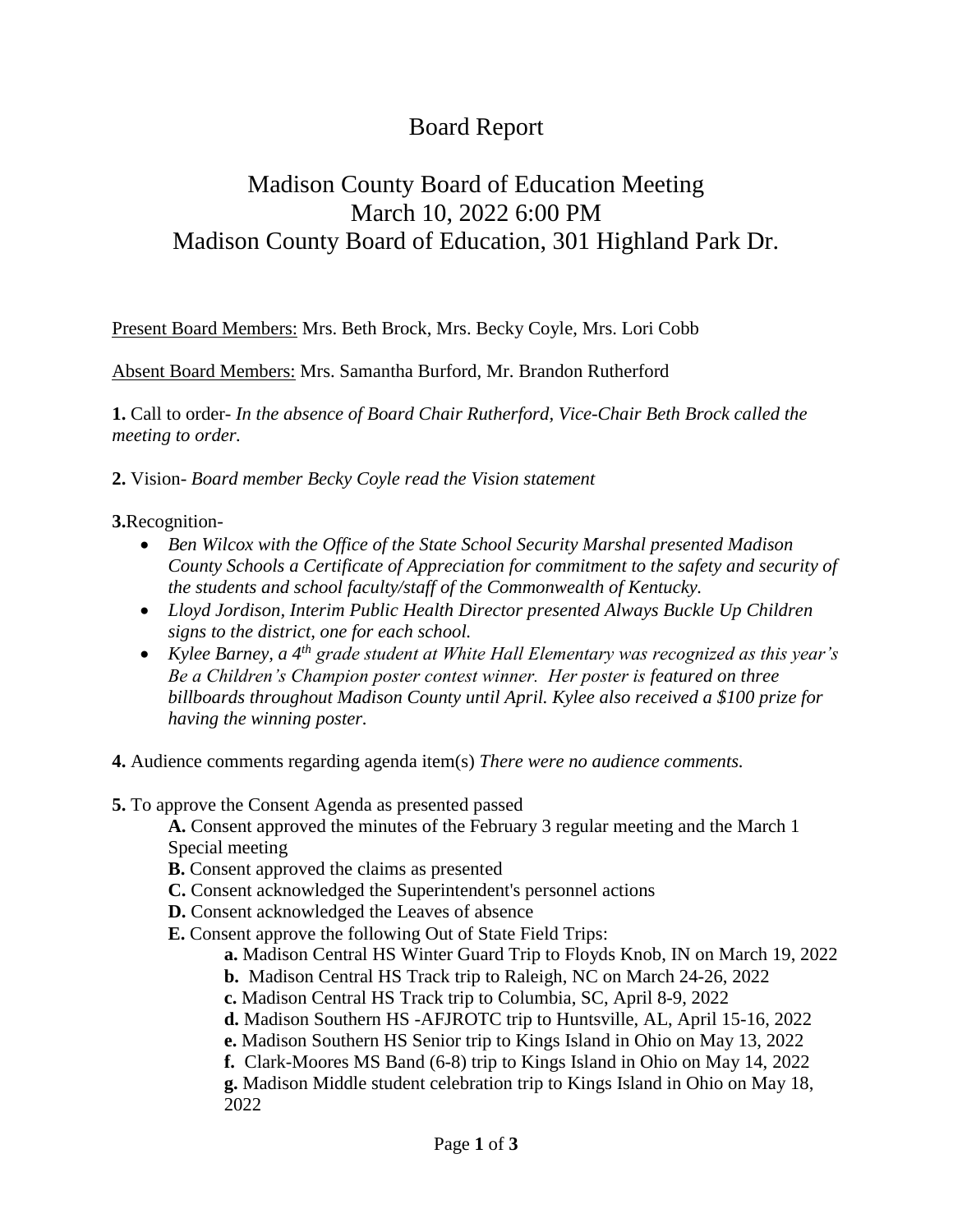**F.** Consent approved the Second Reading of Revised Policies 08.1131 & 08.1133

**G.** Consent declared Technology Surplus

**H.** Consent declared Maintenance Surplus

**I.** Consent approved a Shortened School Day Application

**6.** Monthly Reports

**A.** Instruction Report- Middle School Report *presented by Amie Gallion Principal at Madison Middle School and Eddie Sexton Principal at Clark-Moores Middle School* **B.** School Wellness Report- *presented by Erin Stewart, Community Education Director* **C.** Construction Report- *presented by Tony Thomas, Clotfelter-Samokar Architect*

## **7.** Action Agenda:

**A.** To approve Monthly Financial Reports as presented passed

**B.** To renew the contract with Patrick and Associates as our finance auditor provider for 2021-2022 school year passed

**C.** To create/ratify a 1.0 para-educator position at Foley Middle School passed

**D.** To create/ratify 3 pre-school para-educator positions, one at Madison Kindergarten Academy, one will be at Madison Kindergarten Academy and at Boonesborough Elementary and one will be at Kingston Elementary and at Silver Creek Elementary passed

**E.** To create and approve a job description for a Career Counselor passed

**F.** To create/ratify two Career Coach positions-- one at Ignite South and one at Ignite North passed

**G.** To create/ratify one Custodian position at Ignite South passed

**H.** To create/ratify 3 teacher positions at Ignite South passed

**I.** To extend the resolution for additional sub pay until the end of the 2021-2022 school year passed

 *Rationale - A resolution regarding additional sub pay was approved by the board on September 23 of last year (2021). It originally had an expiration date of Dec. 31, 2021. ---At the Dec. 13 meeting of the Board they voted to extend the resolution expiration date until March 5, 2022. --- Tonight's action will extend the additional pay for subs until the end of this 2021-2022 school year.*

**J.** To approve the BG-1 for the new middle school as presented passed

**K.** To approve the PO to Schiller for the upgrade of card reader door lock systems at 9 schools passed